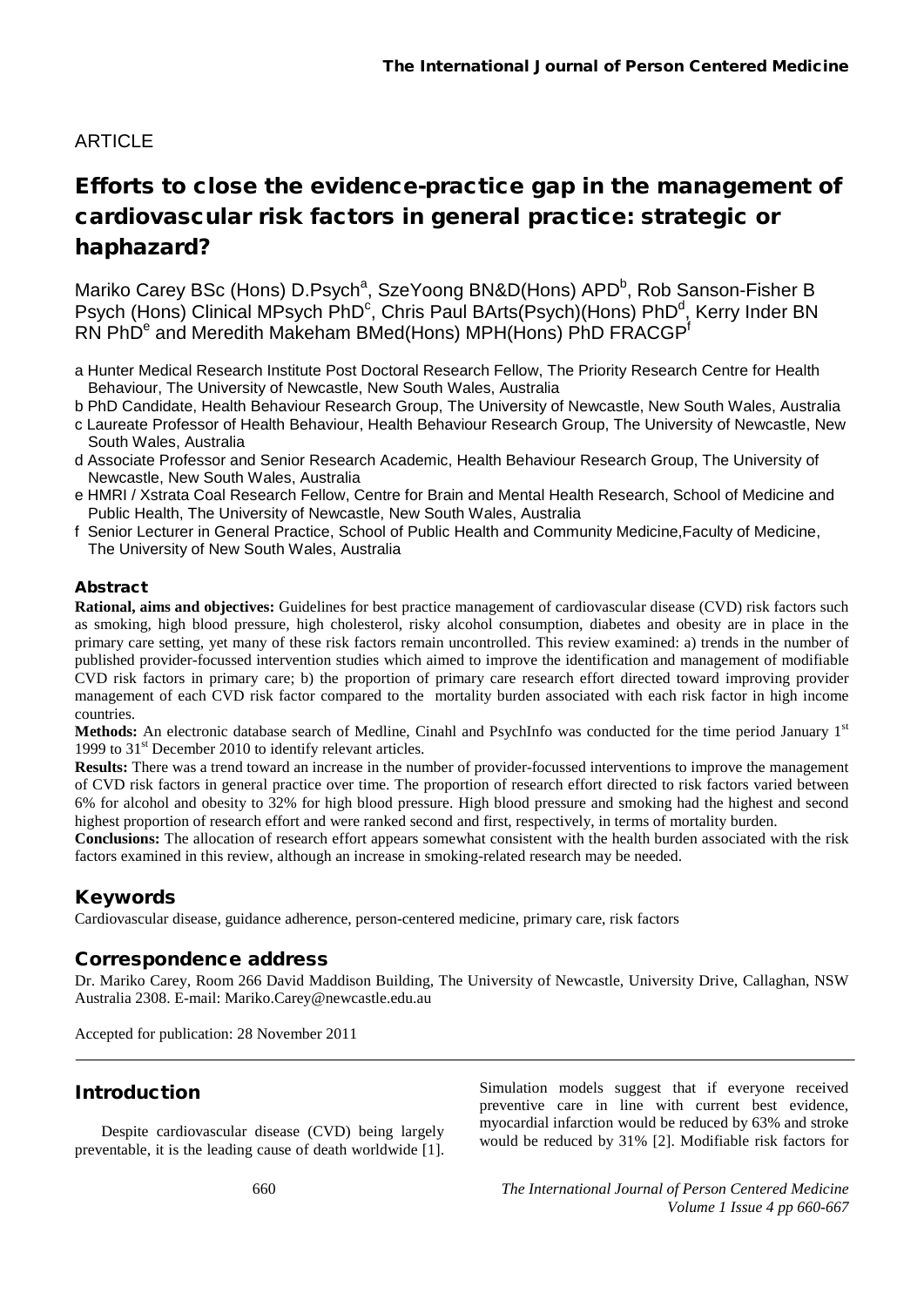CVD include smoking, hypertension, weight to hip ratio, diet, physical activity, alcohol consumption, diabetes and cholesterol levels [3]. Over 90% of the risk of an initial acute myocardial infarction is attributable to modifiable risk factors, with smoking and blood lipids as the strongest predictors [3]. Risk of CVD increases with number of risk factors [4], indicating the importance of screening and management of all modifiable risk factors [4].

# Role of general practitioners in management of CVD risk factors

General practitioners (GPs) see a broad cross section of the community [5,6]. In a given year, approximately 85% of people will consult a GPs at least once [7]. As such, GPs are well placed to provide preventive care and management of CVD risk factors. Both patients and GPs see preventive care as a key part of the GPs' role and it is also a key component of person-centered medicine [8-10].

Opportunities to manage CVD risk factors in a general practice setting are plentiful. Approximately 49% of general practice patients have at least one modifiable risk factors for CVD [7], while 78% have 3 or more [11]. Identification and/or management of risk factors such as obesity, smoking, risky alcohol consumption, high blood pressure and high cholesterol in primary care settings has been recommended by leading health authorities for many years [12-14].

# Persistent evidence-practice gap in primary care management of CVD risk factors needs to be addressed

Despite a clear role for GPs in the prevention of CVD, rates of uncontrolled risk factors among general practice patients are high. A large scale UK study of over 570,000 general practice patients found that among those with three or more CVD risk factors, including hypertension, only 68% received anti-hypertensive treatment and only 24% received lipid lowering treatment [15]. Other studies have shown that hypertension remains uncontrolled in 30% [16] to 50% [17] of patients. Studies have indicated that GPs detect less than 30% of those with risky alcohol consumption [18] and only 10.5% reported offering thorough cessation counselling [19]. In an Australian study, only 34% of GPs reported offering smokers cessation advice [20]. Despite its prevalence, obesity is seldom noted in medical records and less than 30% of patients are advised on specific weight-loss strategies by their GPs [21]. There are clear defects in a person and people-centered approach to patient care.

# What sort of research efforts are needed to improve outcomes in CVD?

Where best evidence is not being routinely implemented in primary care, there is a need to develop effective interventions to improve its implementation. Further, it may be expected that a greater proportion of the research effort might be directed towards those risk factors associated with a higher mortality and morbidity burden, such as smoking and high blood pressure. This review examined the number of published provider-focussed intervention studies which aimed to improve the identification and management of modifiable CVD risk factors in primary care from 1999 to 2010. 1999 was selected as the earlier time period, given that recommendations for the management of all the risk factors targeted in this review were published by leading health authorities at or before 1996. The risk factors included in the review were smoking, high blood pressure, diabetes, high cholesterol, obesity and risky alcohol consumption. The review also aimed to compare the relative proportion of the research effort directed toward improving management of each risk factor and to compare this to global mortality burden associated with each risk factor. It was anticipated that: a) there would be an increase over time in the number of rigorous providerfocussed interventions aiming to improve each type of CVD risk factor and b) a greater proportion of intervention studies would be directed toward improving management of risk factors associated with a higher mortality burden (e.g. smoking), compared to those related to a lower mortality burden (e.g. risky alcohol consumption).

#### Method

#### Database search

An electronic database search of Medline, Cinahl and PsychInfo was conducted for the time period January  $1<sup>st</sup>$ 1999 to  $31<sup>st</sup>$  December 2010 using the following search terms: General practice or Primary Care search terms (Physicians, Family/ OR Family Practice/ OR Education, Medical, Continuing/ OR Practice Guidelines/ OR Guideline Adherence/ OR Physician-Patient Relations/ OR Physician Practice Patterns OR General practi\$.mp OR Doctor\*.mp) were combined with CVD risk factors terms. (Obesity/ OR Morbid Obesity/ or Overweight.mp) OR (Hypocholesterolaemia/ OR Hyperlipidemia+ / OR High blood cholesterol.mp) OR (Hypertension+/ OR Blood Pressure+) OR (Alcohol Drinking/ OR Binge drinking.mp/ OR Risky Drinking.mp/ OR Alcohol Abuse/ OR Alcohol Intoxication/ OR Alcohol consumption.mp/ OR Problem drinking.mp) OR (Diabetes Mellitus+/ OR Blood glucose)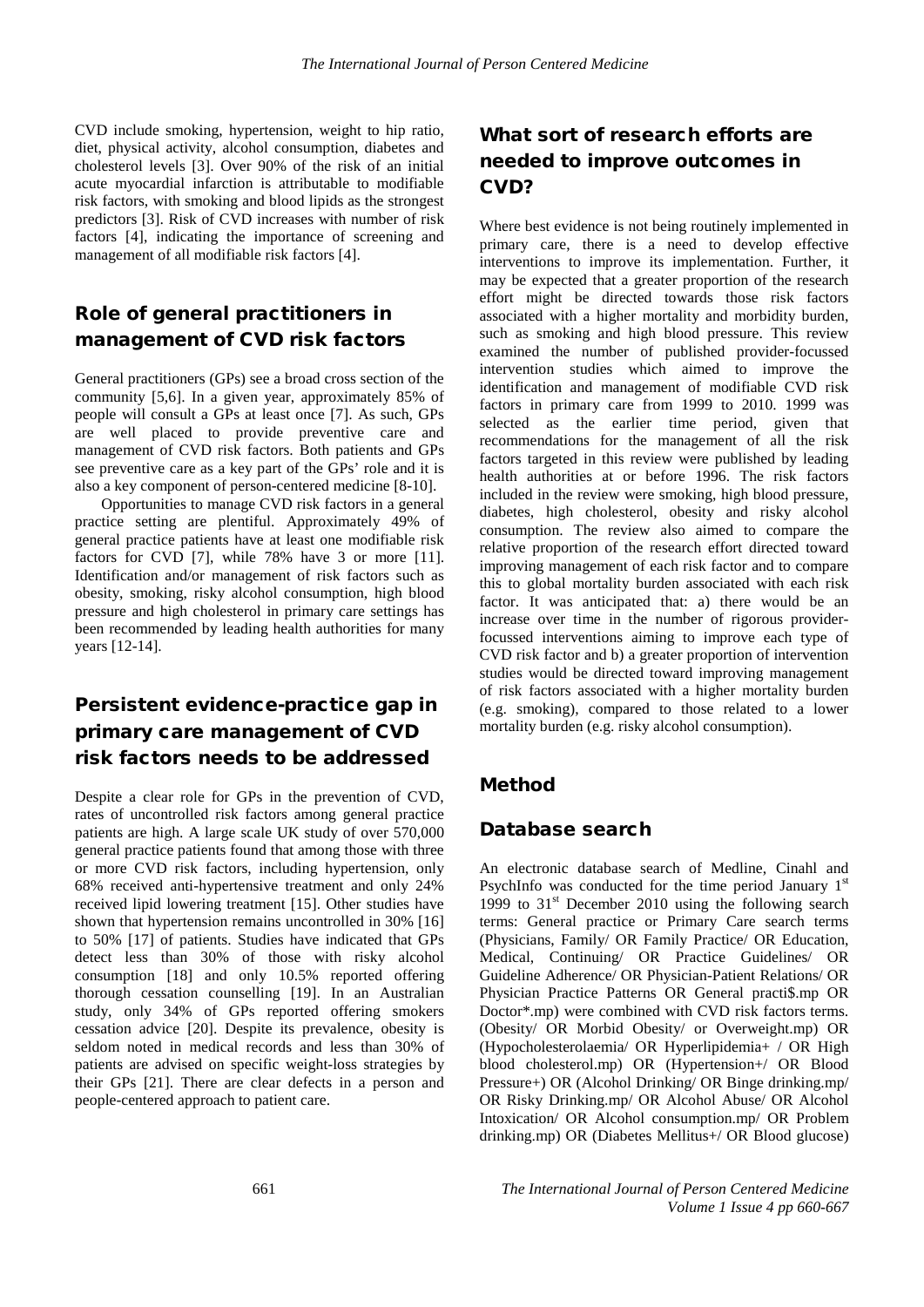OR (Smoking / OR Smoking Cessation). The following limits were placed on the search: human, adults, clinical trials, comparative studies, controlled clinical trials, multicentre trials, randomized controlled trial and all type of US Government research support articles.

Papers were eligible for inclusion if they met the following criteria: 1) published in a peer-reviewed journal between  $1<sup>st</sup>$  January 1999 and  $31<sup>st</sup>$  December 2010; 2) reported on the evaluation of an intervention to change provider behaviour in relation to primary care management of modifiable CVD risk factors; 3) used a research design accepted by the Cochrane Effective Practice and Organisation of Care group (EPOC) and 4) published in English. The search focussed on identifying papers related to the following modifiable risk factors: smoking, obesity, risky alcohol consumption, high blood pressure, high cholesterol and diabetes. The following definitions were used to code papers.

# Coding of risk factors targeted by the intervention

Each paper was examined to identify each risk factor(s) that the intervention targeted from among: smoking, obesity, alcohol, diabetes, high cholesterol and high blood pressure. If an intervention targeted multiple risk factors it was counted once for each risk factor it targeted.

### Coding of study design

Those studies identified as having some component of the intervention aimed at changing general practitioners' behaviour were reviewed in detail. Study design was coded as one of four designs accepted by the Cochrane Effective Practice and Organisation of Care Group (EPOC) [22].

#### Randomized controlled trial

A trial in which participants were randomly assigned to one of two or more experimental conditions.

### Controlled clinical trial

A trial in which participants were assigned to one of two or more experimental conditions using a quasi-random method (e.g. alternation).

#### Controlled before and after study

A study where intervention and control groups are assigned by a non-random method. Baseline and post-test measures in the outcome of interest are collected contemporaneously in the intervention and control groups.

#### Interrupted time series

A study where the outcome of interest is monitored over time to determine whether there is a change in trend that may be attributable to the intervention.

#### **Other**

Any intervention studies not meeting one of the above study designs were coded as 'other'.

#### Quality assurance of coding

Abstracts were reviewed by one researcher and full text articles of potentially relevant articles were retrieved. Papers were coded with respect to research design and risk factor focus. Studies which targeted more than one risk factor were "counted" for each risk factor. As a quality assurance measure, 25% of the abstracts were reviewed and coded independently by a second reviewer. Differences in coding were resolved by mutual discussion. Inter-rater agreement was calculated using kappa statistic. A Kappa statistic of 0.895 was calculated indicating a high level of inter-rater agreement.

## Comparison to Mortality Burden in High Income Countries

The proportion of primary care research effort directed toward improving provider management of each CVD risk factor was compared to the proportion of mortality burden associated with each CVD risk factor for high income countries (classified as a gross national income per capita of US\$ 100,666 or more, in 2004).

#### Results

Of the 3493 papers identified by the review; 578 did not examine a modifiable CVD-related risk factor in general practice patients, 624 did not report on primary data (e.g. case studies, letters, review), 1857 did not report on a provider-focused intervention; 1 was not published in a peer-reviewed journal; 3 were not published in English, 136 were duplicates, 78 were not conducted in adult patients, 62 examined allied health delivered interventions. The remaining 154 papers were reviewed in detail to determine whether they met EPOC study design criteria.

A total of 83 papers met the inclusion criteria. The number of eligible studies ranged from zero to 10 per calendar year, with an average of  $6.38$  (SD = 3.36). Poisson regression was used to estimate the average annual change in the number of studies over time and this indicated there was a statistically significant increase.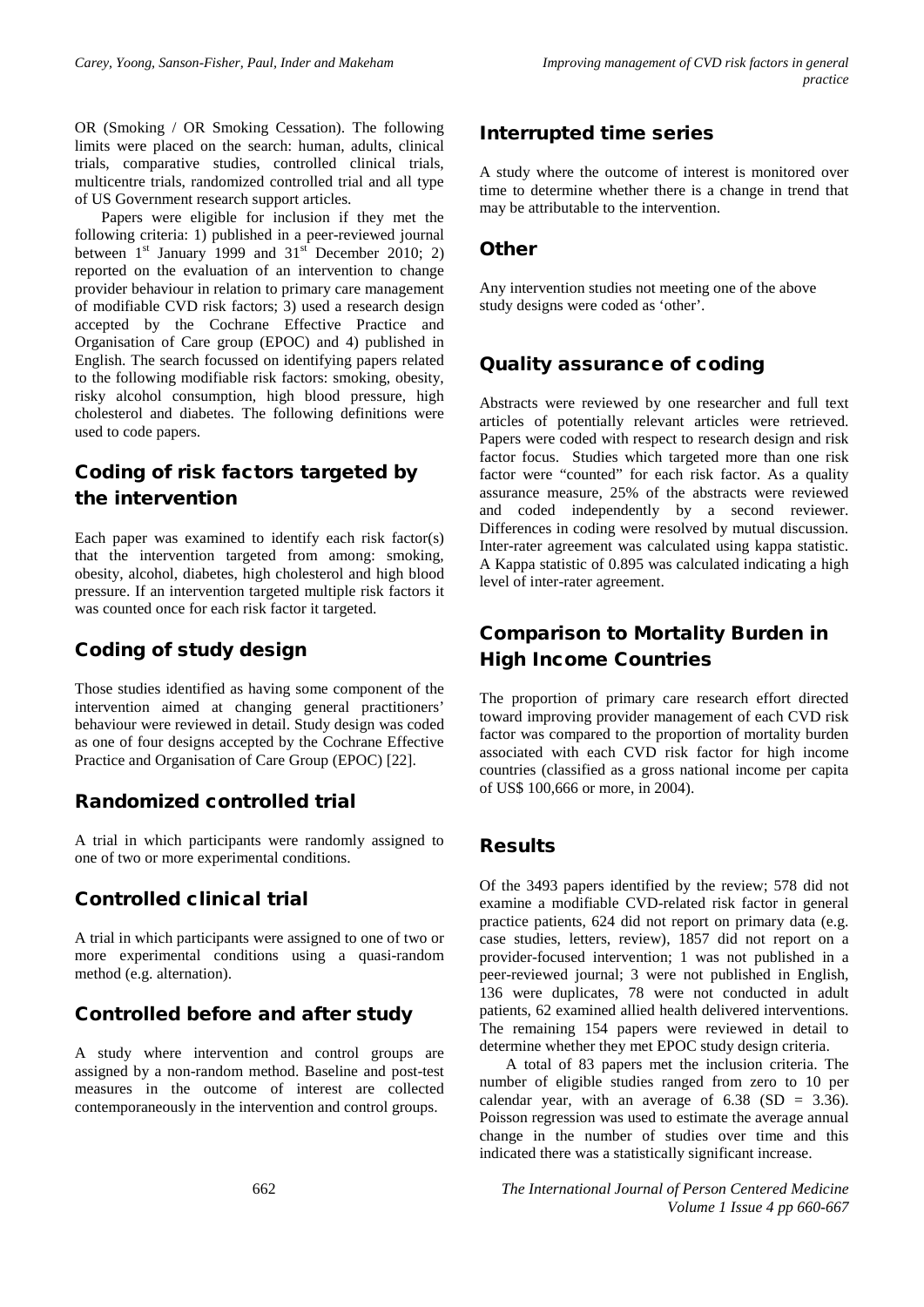



Figure 2. Trends in the total number of rigorous provider-focussed intervention studies aimed at improving management of CVD risk factors in general practice



However, there were no studies published in 2000, which appeared inconsistent with the other years. When the analysis was re-run excluding the data for 2000, the trend was no longer significant and its magnitude was attenuated (Figure 2).

The breakdown of number and proportion of studies each year for each risk factor is presented in Table 1. Interventions which targeted more than one risk factor were "counted" once for each risk factor. The greatest

number of studies targeted high blood pressure (35), followed by smoking (26) and cholesterol (16). Data regarding the mortality burden due to these CVD risk factors in high income countries were compared to the proportion of research effort directed toward each risk factor in Table 2. As shown in Table 2, the risk factors associated with highest proportion of research effort, high blood pressure and smoking, were also ranked second and first in term of mortality burden.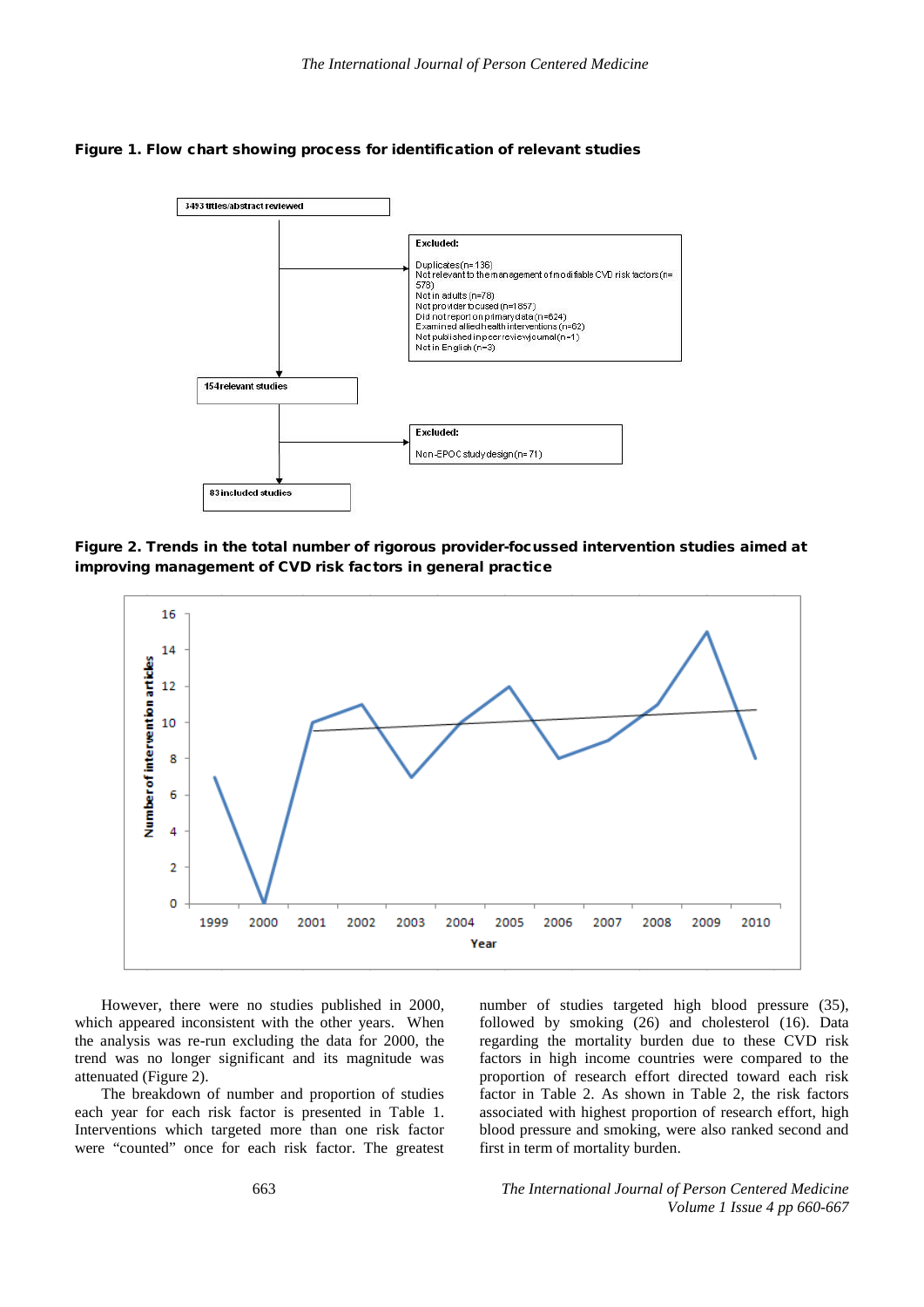|                          | 1999<br>n(%)   | 2000<br>n(%) | 2001<br>n(%) | 2002<br>n(%) | 2003<br>n(%)   | 2004<br>n(%) | 2005<br>n(%) | 2006<br>n(%) | 2007<br>n(%) | 2008<br>$n$ (%) | 2009<br>n(%) | 2010<br>n (%) | <b>TOTAL</b> |
|--------------------------|----------------|--------------|--------------|--------------|----------------|--------------|--------------|--------------|--------------|-----------------|--------------|---------------|--------------|
| Alcohol                  | 1(14)          |              |              |              | (14)           |              | 3(25)        | 1(13)        |              |                 |              |               | 6            |
| <b>Blood</b><br>Pressure | 2(29)          |              | 3(30)        | 3(27)        | (14)           | 4(40)        | 4(33)        | 2(25)        | 3(33)        | 3(33)           | 7(39)        | 3(38)         | 35           |
| Cholesterol              | 3(43)          |              | 2(20)        | (9)          | (14)           | (10)<br>1    | 3(25)        |              |              |                 | 4 (22)       | 1(13)         | 16           |
| <b>Diabetes</b>          |                |              | 4(40)        | 2(18)        | (14)           | 2(20)        | (8)          | 1(13)        | 1(11)        | 2(22)           | 4(22)        | 2(25)         | 20           |
| Obesity                  |                |              |              |              | (14)           | (10)<br>1    |              |              |              | 2(22)           | 2(11)        |               | 6            |
| Smoking                  | 1(14)          |              | 1(10)        | 5(46)        | 2(29)          | 2(20)        | 1(8)         | 4(50)        | 5(55)        | 2(22)           | 1(6)         | 2(25)         | 26           |
| <b>TOTAL</b>             | $\overline{7}$ | 0            | 10           | 11           | $\overline{7}$ | 10           | 12           | 8            | 9            | 9               | 18           | 8             | 109          |

| Table 1. Number and proportion of methodologically rigorous provider-focussed interventions by year |  |
|-----------------------------------------------------------------------------------------------------|--|
| for each risk factor.                                                                               |  |

Table 2. Proportion of intervention research and mortality burden in high income countries for modifiable CVD risk factors

| <b>Risk Factor</b>                 | % of intervention research effort (rank) | Mortality % (rank) <sup>(32)</sup> |
|------------------------------------|------------------------------------------|------------------------------------|
| High blood pressure (hypertension) | 32(1)                                    | 16.8(2)                            |
| Smoking                            | 24(2)                                    | 17.9(1)                            |
| <b>Diabetes</b>                    | 18(3)                                    | 2.6(5)                             |
| High cholesterol                   | 15(4)                                    | 5.8(4)                             |
| Alcohol                            | 6(5)                                     | 1.6(6)                             |
| Overweight/Obesity                 | 6(5)                                     | 8.4(3)                             |

# **Discussion**

Results of this review indicate that the number of studies attempting to improve provider detection and management of modifiable CVD risk factors over the last ten years has remained fairly stable. The proportion of research effort directed at each of the risk factors examined varied from 6% for each of alcohol and obesity, to 32% for high blood pressure.

# How does the focus research effort correspond to mortality and morbidity burden?

The ranked proportion of research effort directed at each intervention factor appeared to be similar to the mortality burden associated with each risk factor. For example, two risk factors with the highest associated mortality (smoking and blood pressure) were associated with the highestranked proportion of research effort (see Table 2). Although the proportions calculated for research effort are not likely to be highly precise estimates of true research effort, a comparison of these with mortality data (see Table

2), suggests that a disproportionately high research effort may be directed towards risk factors such as high blood pressure, high cholesterol and diabetes. Given this variation and continued high disease burden associated with CVD, it is timely to consider which factors may account for these findings. One possible explanation for the apparently greater research effort in relation to blood pressure, cholesterol and diabetes is the funding available from pharmaceutical companies for trialling prescribed medications for these conditions. Such funding may be less likely to be available for risk factors such as obesity and alcohol intake. It is also possible that other factors such as incidence and the availability of effective patient-focussed interventions also contributed to determining the research effort directed toward particular risk factors. Therefore, such evidence is discussed separately below in relation to each risk factor, in order of proportion of research effort.

#### High blood pressure

A relatively high proportion of the research effort was directed towards high blood pressure. Studies indicate varying trends in the prevalence of high blood pressure, with declines reported in the USA [23], relative stability in the UK [15] and increases in prevalence observed in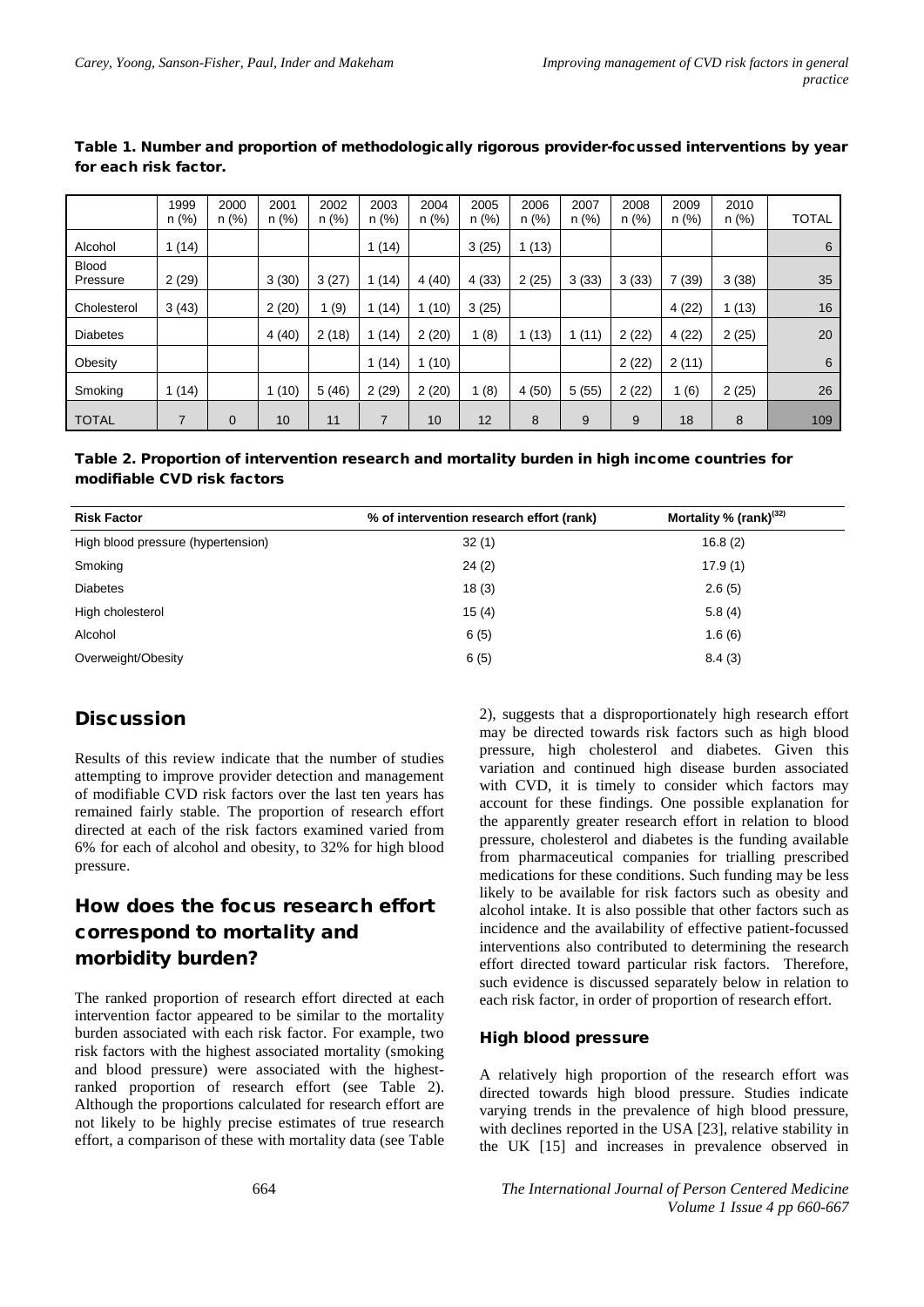Canada [24,25]. Studies indicate that over the same period of time patient awareness of [25] and provider detection of high blood pressure has improved [15]. This may in part be a reflection of the relatively high proportion of research effort observed in this review. Therefore, it could be debated whether a greater proportion of research effort should be directed towards smoking, for example, rather than high blood pressure.

### Smoking

While smoking is associated with the highest mortality and morbidity burden in high income countries among the risk factors examined in this review, it was ranked only second in terms of research effort. Over the last 20 years, the prevalence of cigarette smoking has declined substantially in many countries such as the United States [26], Australia [27], Canada [24], as well as parts of Asia [28] and Europe [29]. In many cases, these decreases have been attributed to public health campaigns and regulatory changes [28,30]. The focus on population-based smoking cessation interventions such as mass media campaigns [31] may in part account for lesser emphasis on smoking cessation interventions in the general practice setting. Despite declines in smoking prevalence, smoking is responsible for around 30% of deaths in the USA [30] and internationally represents the major single preventable cause of mortality and morbidity [32]. Therefore, a continued or increased focus on improving smoking cessation in the primary care setting appears warranted.

#### Diabetes

Diabetes was ranked fourth highest in terms of research effort, but was ranked fifth highest in terms of mortality burden (Table 2). However, there has been a dramatic rise in the prevalence of diabetes over the recent years [24,33]. Based on current trends, diabetes prevalence is expected to continue to rise over the next 20 years [34-36]. Therefore, it appears appropriate to have a substantial proportion of the research effort directed toward this growing health problem.

#### High cholesterol

Prevalence of dyslipidemia has increased over the past 10 years [15] and despite the availability of effective pharmacological treatments [37], remains poorly controlled among primary care patients [15]. The increase in prevalence together with continued poor management suggests that research efforts to improve best practice care for dyslipidemia should increase.

#### Alcohol

Alcohol is associated with a relatively low mortality burden and the proportion of research effort directed at improving management of risky alcohol consumption remained low over the period of the review. Similar to smoking, however, this may be due to the focus on population-based interventions, such as regulatory policies related to pricing and alcohol licensing as a way of reducing its impact on health [38,39].

#### Obesity

Obesity is associated with the third highest mortality burden in developed countries [32]. Despite this, the proportion of studies to influence provider practice in relation to obesity management was also low. Lifestyle interventions involving exercise and healthy diet are effective in reducing weight and CVD risk [40]. However, there is inconsistent evidence in relation to the clinical benefit associated with pharmacological interventions for obesity [41,42]. Further, relatively few obesity management interventions have been evaluated in the primary care setting [43]. Therefore, the limited evidence base for effective management of obesity in the primary care setting may account for the paucity of studies attempting to improve implementation of best practice obesity care.

#### Implications for prevention of CVD

If research is to make its maximum contribution to improving the detection and management of CVD risk factors in primary care, it should target those risk factors which are most prevalent, associated with the greatest disease burden and for which there is good evidence for interventions that are effective at reducing the risk factor. It appears that the relative focus of research on improving CVD risk factor management is mostly, but not completely, consistent with these principles. Most notably, an increase in the proportion of research devoted to smoking may increase the potential to have a substantial impact on prevention of CVD and related diseases. The small proportion of research devoted to obesity (6%) is notable, but likely to reflect the need to develop a stronger evidence base for patient-focussed interventions before attempting to improve provider management.

#### Limitations

This review sought to examine the relative proportion of published research focussed on modifiable risk factors for CVD. It is possible that inclusion of grey literature may have picked up additional studies relevant to the review. It is unlikely, however, that this would have substantially changed the proportion of research devoted to each of the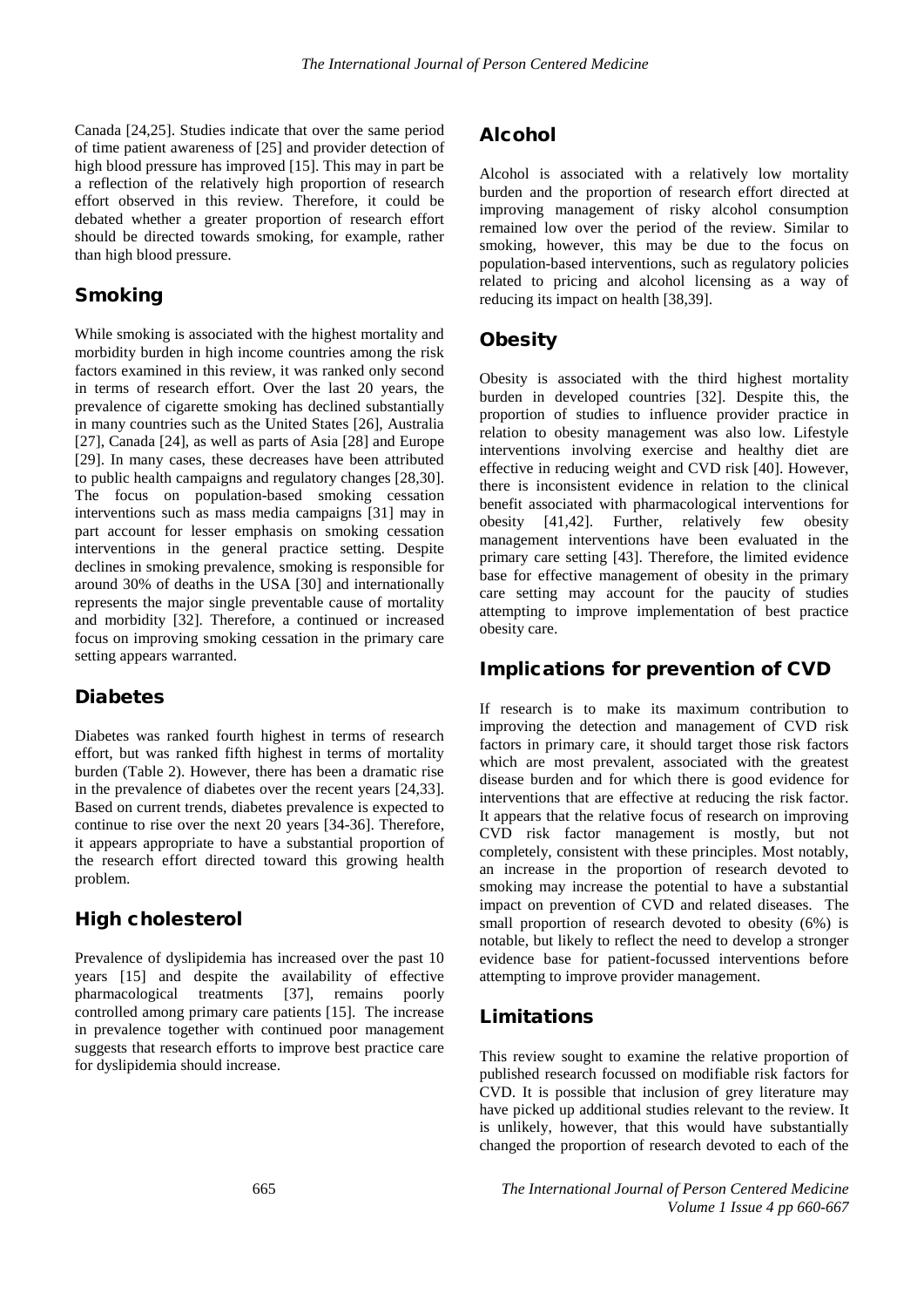risk factors of interest. The use of number of published papers as a proxy for research effort does have some weaknesses and should be interpreted as a general indicator rather than a statistically precise estimate.

It is possible that factors which were not examined in this review may have influenced the level of research activity directed toward each of the risk factors of interest. For example, the proportion of morbidity burden in terms of disability adjusted life years varies between 2.8% for diabetes and 10.7% for smoking for the risk factors examined in this review [32]. Similarly, the availability of government funding and infrastructure to support research in primary care [44] and GP interest in particular research topics [45] may also play a role in determining research effort.

### **Conclusions**

Primary care offers promising opportunities for prevention of CVD through early detection and management of modifiable risk factors for CVD. This review indicated that there are relatively few studies on improving the management of CVD risk factors in the primary care setting. The allocation of research effort appears somewhat consistent with the health burden associated with the risk factors examined in this review, although an increase in smoking-related research may be needed. It is likely that diabetes will become an increasing focus of intervention in the coming years due to the anticipated rise in prevalence. Similarly, as treatments for obesity become more effective a rise in studies to improve obesity management may also be expected.

### Acknowledgements

This work was supported by a grant from the *beyondblue* and National Heart Foundation of Australia Strategic Research Partnership [G 08S 4042]. Drs. Carey and Inder are supported by Hunter Medical Research Institute Post Doctoral Fellowships.

#### References

[1] World Health Organization. Cardiovascular diseases (CVDs). 2011 (cited 2011 June  $3<sup>rd</sup>$ ); Available from: [http://www.who.int/mediacentre/factsheets/fs317/en/index.html.](http://www.who.int/mediacentre/factsheets/fs317/en/index.html) [2] Kahn, R., Robertson, R.M., Smith, R. & Eddy. D. (2008). The Impact of Prevention on Reducing the Burden of Cardiovascular Disease. *Circulation* 118 (5), 576-585.

[3] Yusuf, S., Hawken, S., Ounpuu, S., Dans, T., Avezum, A., Lanas, F. et al. (2004). Effect of potentially modifiable risk factors associated with myocardial infarction in 52 countries (the INTERHEART study): case-control study. *Lancet* 364 (9438), 937-952.

[4] Australian Institute of Health and Welfare. Living dangerously: Australians with multiple risk factors for cardiovascular disease. Canberra: AIHW2005 Contract No.: 24.

[5] Britt, H., Miller, G. C., Charles, J., Valenti, L., Fahridin, S., Pan, Y., Harrison, C., Bayram, C., O'Halloran, J. & Henderson, J. (2010). General practice activity in Australia 2009-10. General Practice Series. Canberra: Australian Institute of Health and Welfare.

[6] Australian Bureau of Statistics. Health services: Patient Experiences in Australia, 2009. Canberra: ABS2009.

[7] Britt, H., Miller, G.C., Knox, S., Charles, J., Valenti, L., Pan, Y. et al. (2004). General practice activity in Australia 2003–04. Canberra: Australian Institute of Health and Welfare.

[8] Harris, M. (2008). The role of primary health care in preventing the onset of chronic disease, with a particular focus on the lifestyle risk factors of obesity, tobacco and alcohol. Canberra: National Preventative Health Taskforce.

[9] Harris, M.F. & Mercer, P.J. (2001). Reactive or preventive: the role of general practice in achieving a healthier Australia. *Medical Journal of Australia* 175 (2). 92-93.

[10] The Royal Australian College of General Practitioners. Curriculum statement: Population health and public health. Melbourne: RACGP 2007.

[11] Wittchen, H-U., Glaesmer, H., März, W., Stalla, G., Lehnert, H., Zeiher, A.M., et al. (2005). Cardiovascular risk factors in primary care: methods and baseline prevalence rates - the DETECT program. *Current Medical Research and Opinion* 21 (4), 619-629.

[12] British Cardiac Society, British Hypertension Society, Diabetes UK, Heart UK, Primary Care Cardiovascular Society, Stroke Association. (2005). JBS 2: Joint British Societies' guidelines on prevention of cardiovascular disease in clinical practice. *Heart* 91 (Supplement 5), 1-52.

[13] De Backer, G., Ambrosioni, E., Borch-Johnsen, K., Brotons, C., Cifkova, R., Dallongeville, J. et al. (2003). European guidelines on cardiovascular disease prevention in clinical practice. *European Heart Journal* 24 (17), 1601-1610.

[14] National Preventative Health Taskforce. (2009). Australia: The healthiest country by 2020 – National Preventative Health Strategy – Overview. Canberra: National Preventative Health Taskforce.

[15] MacDonald, T.M. & Morant, S.V. (2008). Prevalence and treatment of isolated and concurrent hypertension and hypercholesterolaemia in the United Kingdom. *British Journal Clinical Pharmacology* 65 (5). 775-786.

[16] Godwin, M., Pike, A., Kirby, A., Jewer, C. & Murphy, L. (2008). Prehypertension and hypertension in a primary care practice. *Canadian Family Physician* 54 (10), 1418-1423.

[17] Reid, C.M., Nelson, M. R., Shiel, L., Chew, D. P., Connor, G. & Delooze, F. (2008). Australians at Risk: Management of Cardiovascular Risk Factors in the REACH Registry. *Heart, Lung and Circulation* 17 (2), 114-118.

[18] Reid, A.L., Webb, G.R., Hennrikus, D., Fahey, P.P. & Sanson-Fisher, R.W. (1986). Detection of patients with high alcohol intake by general practitioners. *British Medical Journal (Clinical Research Ed)* 293 (6549), 735-737.

[19] O'Loughlin, J., Makni, H., Tremblay, M., Lacroix, C., Gervais, A., Dery, V., Meshefedjiang, G. & Paradis, G. (2001), Smoking cessation counseling practices of general practitioners in Montreal. *Preventive Medicine* 33 (6), 627-638.

[20] Young, J.M. & Ward, J.E. (2001). Implementing guidelines for smoking cessation advice in Australian general practice: opinions, current practices, readiness to change and perceived barriers. *Family Practice* 18 (1), 14-20.